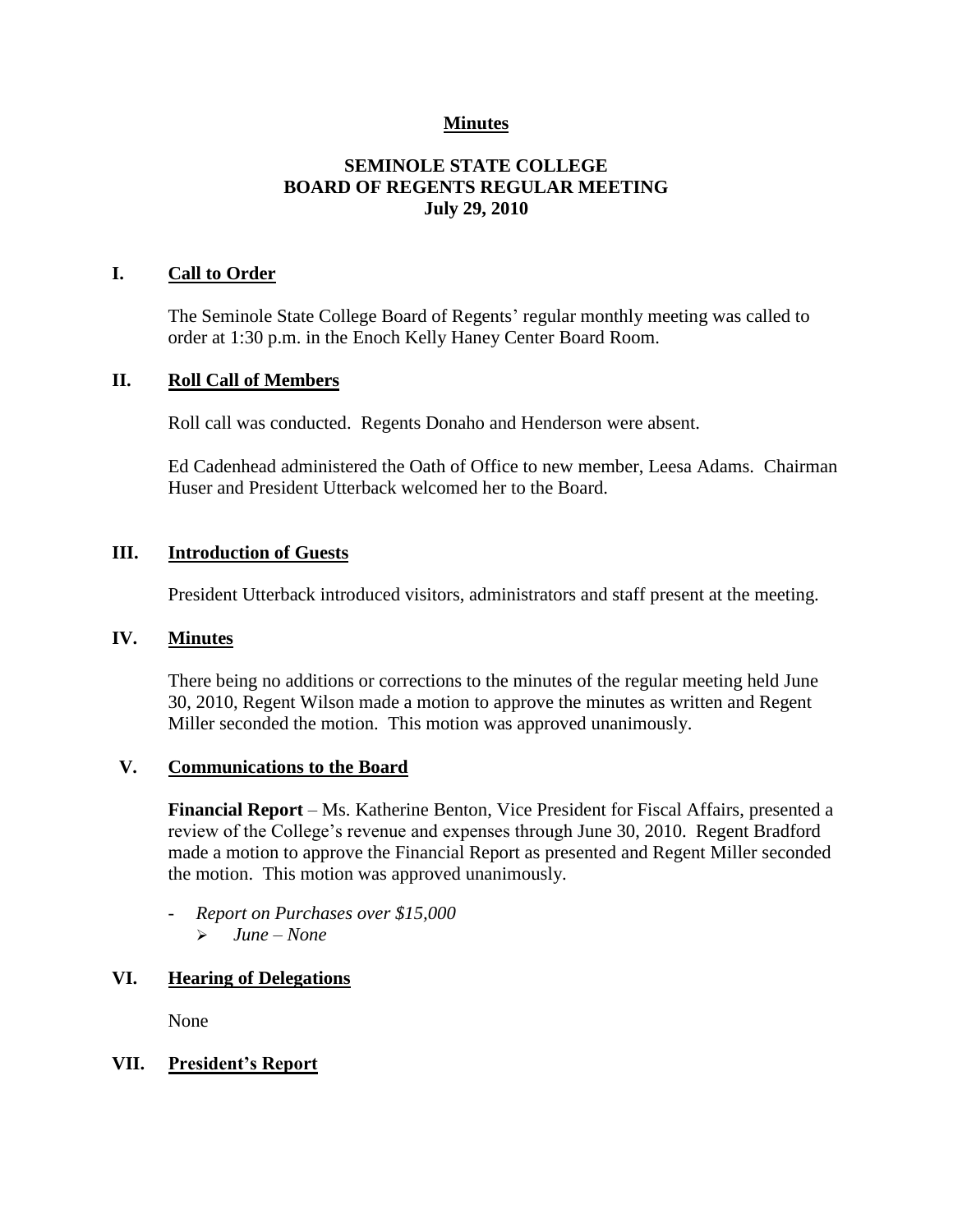Minutes SSC Board of Regents Regular Meeting July 29, 2010 Page 2

President Utterback discussed items under the President's Report and the Business portion of the agenda by utilizing a PowerPoint presentation. (See enclosed copy of the PowerPoint presentation)

*Personnel Update* – President Utterback updated the Board on several personnel items. These were: Alayna Grady has been hired as a Language Arts Instructor and Jarrod Tollett has been hired as a Math, Science and Engineering Instructor. President Utterback informed the Board that Dr. Tom Mills attended the AACC Future Leaders Institute. Dr. Utterback also presented at this conference. Dustie Butner, Coordinator of Media Relations, has been selected to serve on the Oklahoma College Public Relations Association Board and Lana Reynolds, Vice President for Institutional Advancement, received an award for feature writing for her article on the Hagar-Chapman trust give to Seminole State College. Lana Reynolds has also been selected to serve on the Leadership Oklahoma Board of Directors and Staff.

*Campus Activities* – President Utterback told the Board members about several campus activities. The Global Studies program participants traveled to China over the summer. This visit included Beijing,  $Xi'$ an, Shanghai and Hong Kong. On July  $15<sup>th</sup>$  the College held a staff training session. Kerry Robertson, motivational speaker, spoke to faculty and staff present. The College received notification that the Scholars for Excellence in Child Care Program funding have been renewed in the amount of \$82,682. The Regents were given a copy of an article from the MSN News about former SSC Coach Riley Wallace. Wallace stated that he enjoyed coaching at Seminole State the most.

## **VIII. Business**

**Election of Officers**– President Utterback presented the Board with a section of the Board Policy regarding the election of officers and information about current members' terms. Regent Wilson made a motion to elect the following Regents as officers: Bill Huser, Chair; Marci Donaho, Vice Chair; and Jeff Miller, Secretary. Regent Bradford seconded this motion. This motion was approved unanimously.

**Approval of Amended Holiday Schedule** – President Utterback presented the Board with a copy of an amended Holiday Schedule. After requesting approval of the Holiday Schedule in June it was discovered that the Fall Break in October did not coordinate with the Fall Breaks at local public schools. To accommodate our faculty, staff and students an amended Holiday Schedule was re-submitted for approval. Regent Bradford made a motion to accept the amended Holiday Schedule as presented and Regent Wilson seconded this motion. This motion was approved unanimously.

**Approval of Naming of New Student Services Center** – President Utterback presented the Board with information about a donation from Ben and Bonnie Walkingstick. President Utterback recommended approval to name the new Student Services Center after Ben and Bonnie Walkingstick in light of this major contribution to the College. Regent Bradford thanked the Walkingsticks for their generosity. Regent Miller made a